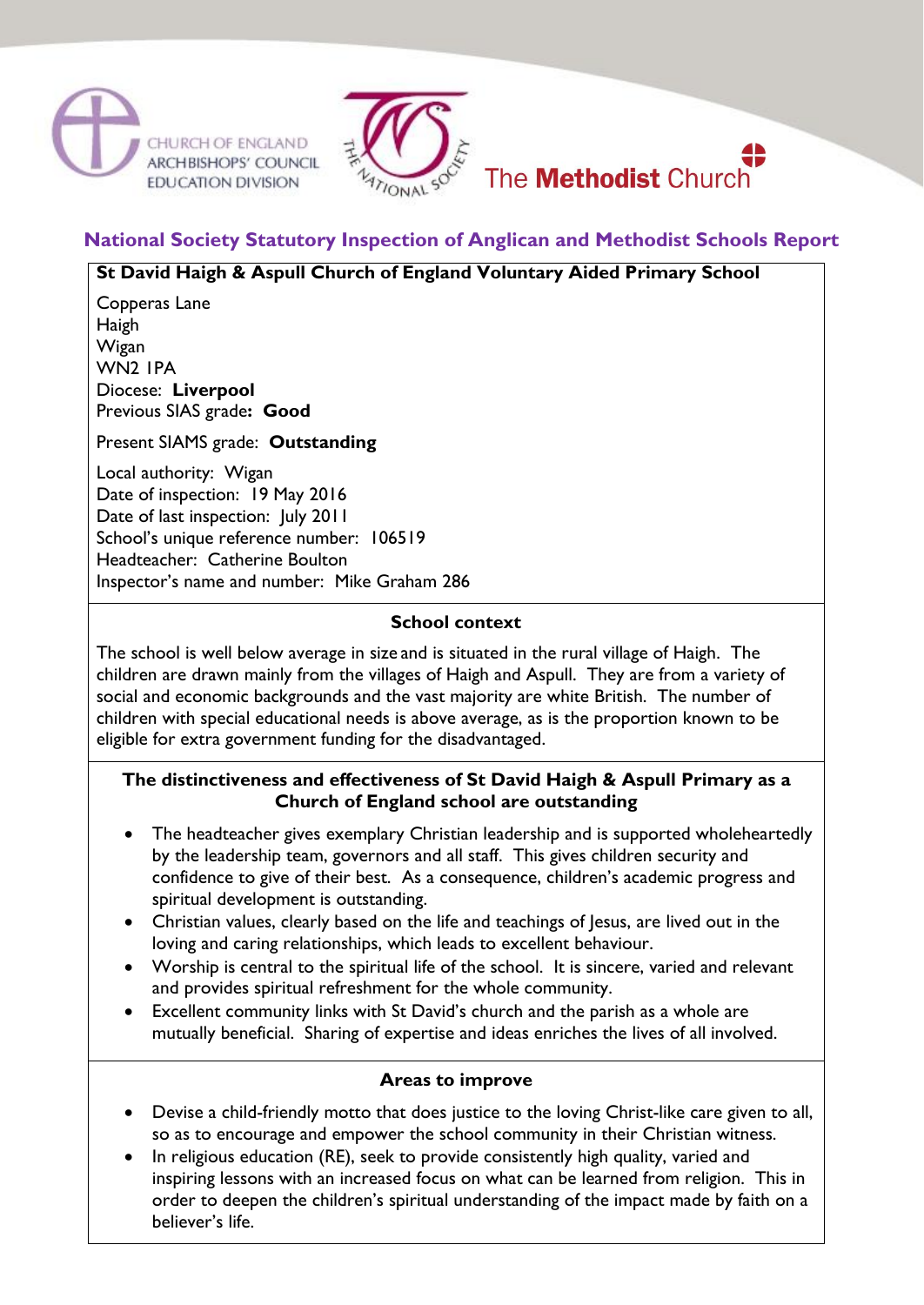#### **The school, through its distinctive Christian character, is outstanding at meeting the needs of all learners**

The school's loving and caring Christian ethos creates a secure and joyful context within which all the children are enabled to give of their best. The vicar commented that 'The homely secure atmosphere is the outworking of Christian values'. These values are clearly seen by the school family as being drawn from the life and teachings of Jesus. As a result of the security and trust that has been developed, there is no fear of failure. The enthusiasm with which the children tackle their work and life in school leads to good and outstanding academic achievement and personal development. Statistics show that the children make excellent progress throughout their time in school, often from a relatively low starting point. Focussed use of extra funding for disadvantaged children ensures that their achievements are equally impressive. The attendance rates are above national targets, largely because of the children's enjoyment of and desire to come to school. The Christian character of the school supports the spiritual, moral, social and cultural development of all the children extremely well. There is a lack of cultural diversity within school. In spite of this, sensitive and informed teaching about other faiths and cultures leads to respect for and understanding of similarities and differences. The children are in no doubt about the value of this. A Year 6 girl commented, 'We need to respect them. They may be right!' Children thus have an expanding understanding of world religions and faiths and of how other religions are woven into British society. Good teaching in RE underscores Christian values and blends biblically sound Christian teaching with work on other faiths. Children and adults are polite and respectful, yet full of life and joy in learning and growing together. Relationships amongst all members of the school community demonstrate Christian values superbly. Parents readily attribute this to the close links with St David's Church and the Christian values at the heart of the school's life. One said of the headteacher, 'She's always there to help (the children) whenever they are in need of a listening ear'.

#### **The impact of collective worship on the school community is outstanding**

Worship is varied, sincere and relevant, with variety in content, style and leadership. Everyone in the school community is involved and all readily acknowledge the impact it makes on their lives. A staff member spoke of the 'sense of Godly peace at the start of each day'. Worship involves fun, sensitivity, Bible readings, drama, reflection and prayer. The Lord's prayer, the morning collect and greetings and responses are well known and used regularly as integral parts of worship, which is full of joyful, varied music and is distinctively Christian. Jesus and his teachings are the source of the values chosen as themes for worship and for the whole of school life. Personal spiritual development is enhanced through a strong focus on prayer. Reflective, prayerful times are not limited to worship, but are introduced throughout the day as appropriate. Children describe the act of prayer as 'talking with God wherever we are', as one Year 6 girl put it. They have an excellent understanding of God as Father and Creator, and Jesus as the Son and Saviour. Most are not as clear about the person and role of the Holy Spirit. One Year 6 girl however described the Holy Spirit being '…sent to the disciples to build confidence!' Worship brings the whole community of Haigh and Aspull together at key points in the church calendar. The Easter walk of witness to Haigh Hall is a significant example, helping people to understand why and how Christians celebrate the resurrection of Christ. Impressively, the vicar leads worship in church weekly, and often teaches RE in church. For example, an 'agape' (Eucharist) service is held with Year 6, enhancing significantly their understanding of this vital part of Christian worship. A Year 5 boy said that he would like 'more worship in church. It's a special place'. In these times of worship the vicar brings accessible Bible teaching and many elements of the Anglican traditions to the children, staff and parents. The impact in terms of the building of mutually beneficial relationships between the village, school and church communities is significant. 'Messy church' held in Aspull church hall is open to all children in the community. It opens the children's minds and spirits to a fresh approach to Christianity. Children, especially the worship team, staff and clergy plan, lead and evaluate worship, giving vitality and a constant desire for further improvement.